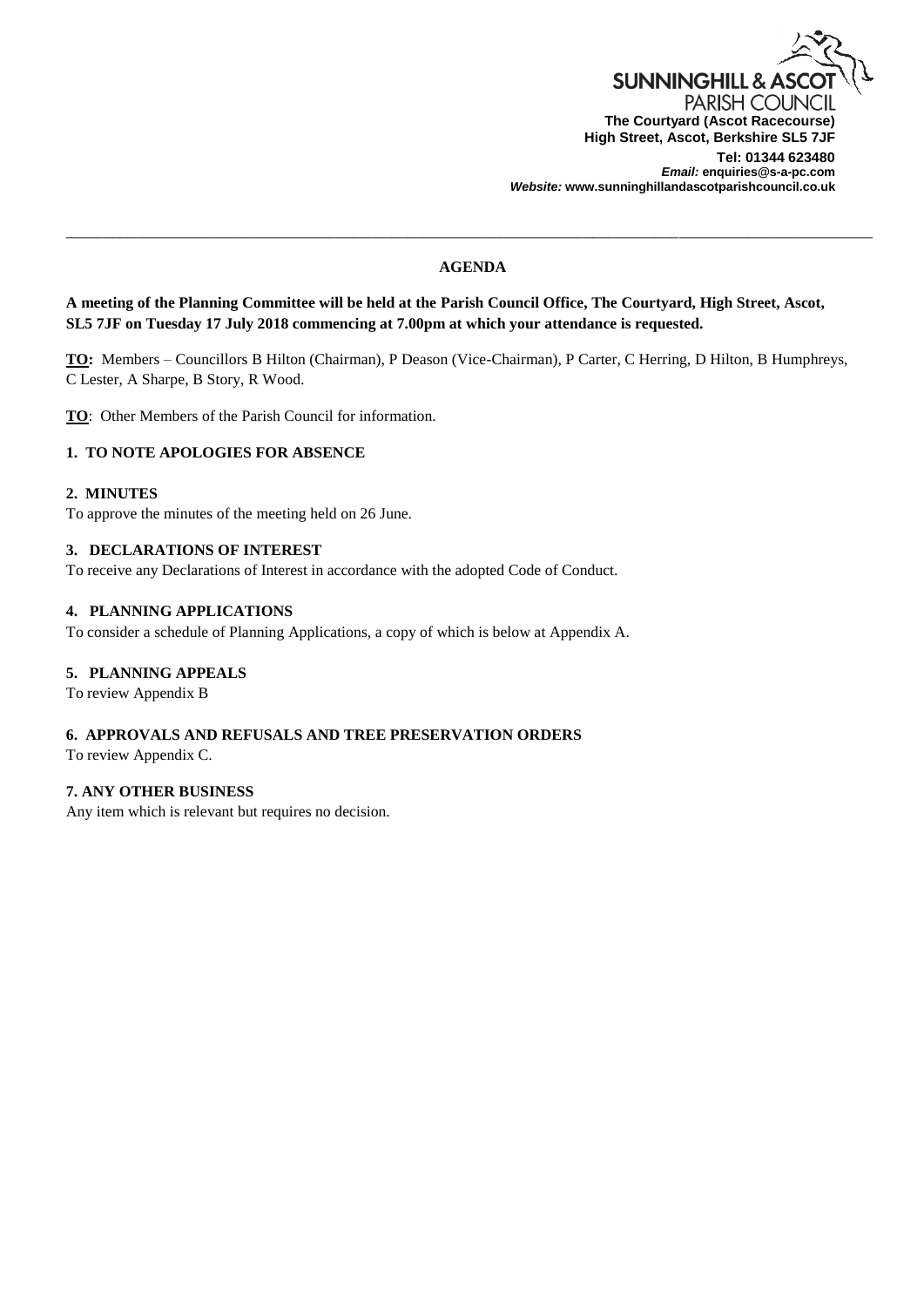# **NEW APPLICATIONS**

| <b>Application No.</b>                      | <b>Location and Description</b>                                                                                                                                                                                                                                                                       |
|---------------------------------------------|-------------------------------------------------------------------------------------------------------------------------------------------------------------------------------------------------------------------------------------------------------------------------------------------------------|
| 18/01041 (Full)                             | 4 Oaklands Close, Ascot SL5 7NG<br>Part single, part two storey side extension, single storey side extension and first floor front<br>extension<br><b>Recommendation:</b>                                                                                                                             |
| 18/01686 (Full)                             | 61 Upper Village Road, Ascot SL5 7AJ<br>Part single part two storey rear extension and new first floor side facing window<br><b>Recommendation:</b>                                                                                                                                                   |
| 18/01774 (Works To Trees<br>Covered by TPO) | 6 - 8 Woodlands Close, Ascot<br>(T1) - Goat Willow - Fell. (G2) - Beech Trees - Reduce height by 4-5m. (T3) - Lawson Cypress -<br>Fell. (G4) - Lawson Cypress - Reduce height by 4-5m. (TPO 3 of 2015)<br><b>Recommendation:</b>                                                                      |
| 18/01793 (Full)                             | 16 Stanmore Close, Ascot SL5 9EU<br>Single storey front and side extension<br><b>Recommendation:</b>                                                                                                                                                                                                  |
| 18/01814 (Works To Trees<br>Covered by TPO) | Oaklands, 5 Kier Park, Ascot SL5 7DS<br>T1 x12 Conifers: Crown reduction by 2.5m, trim back 1m side of tree _ T2 x7 Conifers: Crown<br>reduction by 3m, trim side by 0.5m<br><b>Recommendation:</b>                                                                                                   |
| 18/01817 (Works To Trees<br>Covered by TPO) | 7 Woodlands Close, Ascot SL5 9HU<br>(T1) - Silver Birch - Reduce the overhang on the property to gain approximately 2 metres<br>clearance from the property and reduce the height of the tree by approximately 3 metres. (T2) -<br>Silver Birch x 2 - Fell. (TPO 3 of 2015)<br><b>Recommendation:</b> |
| 18/01818 (Works To Trees<br>Covered by TPO) | East Cott, Queens Hill Rise, Ascot SL5 7DP<br>T1 Birch: Crown reduction by 3m, G2 Group of Conifers: Crown reduction to 3/4m tall and<br>T3,T4,T5 Conifers: Fell<br><b>Recommendation:</b>                                                                                                            |
| 18/01834 (Full)                             | Land At Rays Court, Friary Road, Ascot<br>New detached dwelling following demolition of the existing garage<br><b>Recommendation:</b>                                                                                                                                                                 |
| 18/01842 (Full)                             | Kimbers, Brockenhurst Road, Ascot SL5 9HB<br>Alterations to fenestration and use of the outbuilding as an annexe ancillary to the main dwelling<br><b>Recommendation:</b>                                                                                                                             |
| 18/01845 (Full)                             | Bay Lodge, 10A Fox Covert Close, Ascot SL5 9PA<br><b>Construction of an attached garage</b><br><b>Recommendation:</b>                                                                                                                                                                                 |
| 18/01881 (Full)                             | Rays Court, Friary Road, Ascot SL5 9HD<br>New gated vehicular access and amendment to the site boundary, as approved under<br>14/03354/FULL and 17/03411/FULL<br><b>Recommendation:</b>                                                                                                               |
| 18/01904 (Full)                             | Albany House, Whynstones Road, Ascot SL5 9HW<br>Part single storey rear extension and part first floor side extension over existing garage<br><b>Recommendation:</b>                                                                                                                                  |
|                                             |                                                                                                                                                                                                                                                                                                       |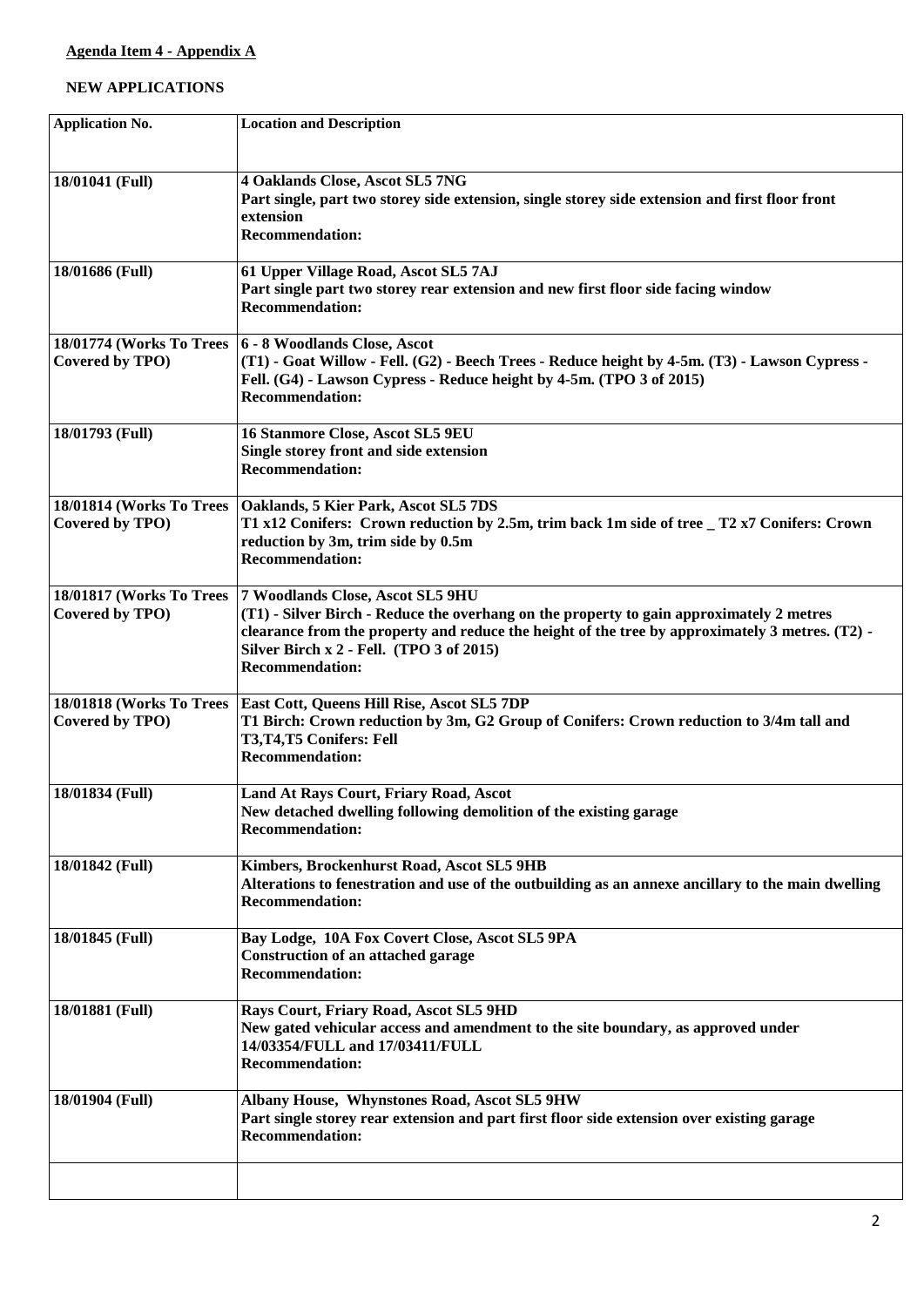| 18/01912 (Works To Trees<br>Covered by TPO) | Englemere Lodge, London Road, Ascot SL5 8DE<br>$(T1)$ Pine - fell<br><b>Recommendation:</b>                                                                                                                                                                                                           |
|---------------------------------------------|-------------------------------------------------------------------------------------------------------------------------------------------------------------------------------------------------------------------------------------------------------------------------------------------------------|
| 18/01941 (Full)                             | 98 Kennel Ride, Ascot SL5 7NW<br>Proposed outbuilding and alterations to fenestration to the main dwelling<br><b>Recommendation:</b>                                                                                                                                                                  |
| 18/01954 (Works To Trees<br>Covered by TPO) | Pegasus, 3 Spinney Close, Ascot SL5 7FS<br>(T1) - Beech - Reduce crown to previous growth points, 3m reduction overall. (T2) - Beech -<br>Reduce canopy overall to previous pruning points, 3m reduction in height. (T3) - Maple - reduce<br>height by 3m. (TPO 13 of 2008)<br><b>Recommendation:</b> |
|                                             |                                                                                                                                                                                                                                                                                                       |

### **Agenda Item 5 - Appendix B**

### **PLANNING APPEALS**

No matters were received at the time of sending out the agenda.

## **Agenda Item 6 - Appendix C**

## **APPROVALS AND REFUSALS**

*Week ending 22 June*

**Application Number: 18/00835 Type: Full Proposal: Construction of an outbuilding (retrospective) Location: 1 Lodge Close Ascot SL5 7FT Decision: Refuse Parish Council Recommendation: No Objections**

**Application Number: 18/01161**

**Type: Full Proposal: Demolition of the existing garage, a single storey side extension, a new detached garage and widened entrance with sliding gates Location: 2 Kennel Ride Ascot SL5 7NY Decision: Application Permitted Parish Council Recommendation: Objections**

Application Number: 18/01235 Type: Full Proposal: Single storey rear orangery extension following demolition of existing rear garden room. Location: 9 Steeple Point Ascot SL5 7TX Decision: Application Permitted Parish Council Recommendation: No Objections

Application Number: 18/00326 Type: Certificate of Lawfulness of Development Proposal: Certificate of lawfulness to determine whether the existing porta cabin for use as a kitchen/canteen is lawful. Location: Natures Nursery Meridian House London Road Sunninghill Ascot SL5 0PL Decision: Permitted Development Parish Council Recommendation: No Objections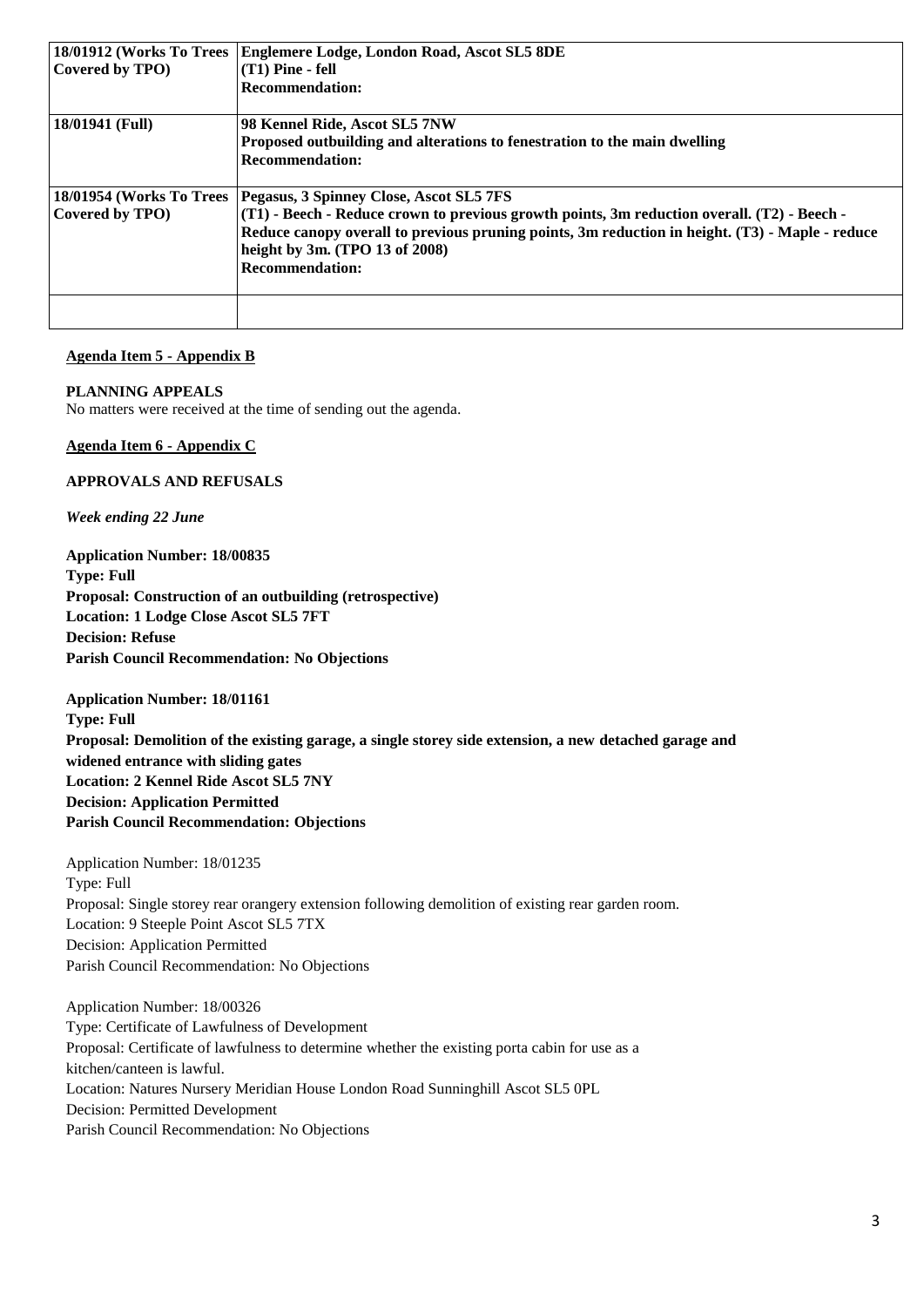Application Number: 18/01050 Type: Works To Trees Covered by TPO Proposal: T1 (Sycamore) and T2 (Oak) - Deadwood and removal of crossing branches Location: 46 Lower Village Road Ascot SL5 7AU Decision: Application Permitted Parish Council Recommendation: Referred to the Borough's Tree Officer

Application Number: 18/01062 Type: Full Proposal: Part first floor, part two storey side extensions with rear bay window and alterations to fenestration and new Juliet balcony Location: 25 Bowden Road Ascot SL5 9NJ Decision: Application Withdrawn Parish Council Recommendation: Objections

Application Number: 18/01272 Type: Full Proposal: Replacement conservatory Location: Little Halstead Upper Village Road Ascot SL5 7AG Decision: Application Permitted Parish Council Recommendation: No Objections

Application Number: 18/01256 Type: Full Proposal: Replacement dwelling Location: 31 Woodend Drive Ascot SL5 9BD Decision: Application Withdrawn Parish Council Recommendation: No Objections

Application Number: 18/01478 Type: Works To Trees Covered by TPO Proposal: (T1) Douglas Fir - Crown lift to a height of 6m over ground level and tip reduce branches over hanging the boundary of 5 Tenby Drive to give a completed crown spread of 4m from boundary. (T3) - fell. (T5) - fell Location: 3 Tenby Drive Ascot SL5 0AF Decision: Application Permitted Parish Council Recommendation: Referred to the Borough's Tree Officer

## *Week ending 29 June*

Application Number: 18/01199 Type: Full Proposal: Rear dormer Location: 56 Geffers Ride Ascot SL5 7JZ Decision: Application Permitted Parish Council Recommendation: No Objections

Application Number: 18/01337 Type: Full Proposal: Replacement rear extension with decking Location: 43 Cheapside Road Ascot SL5 7QR Decision: Application Permitted Parish Council Recommendation: No Objections